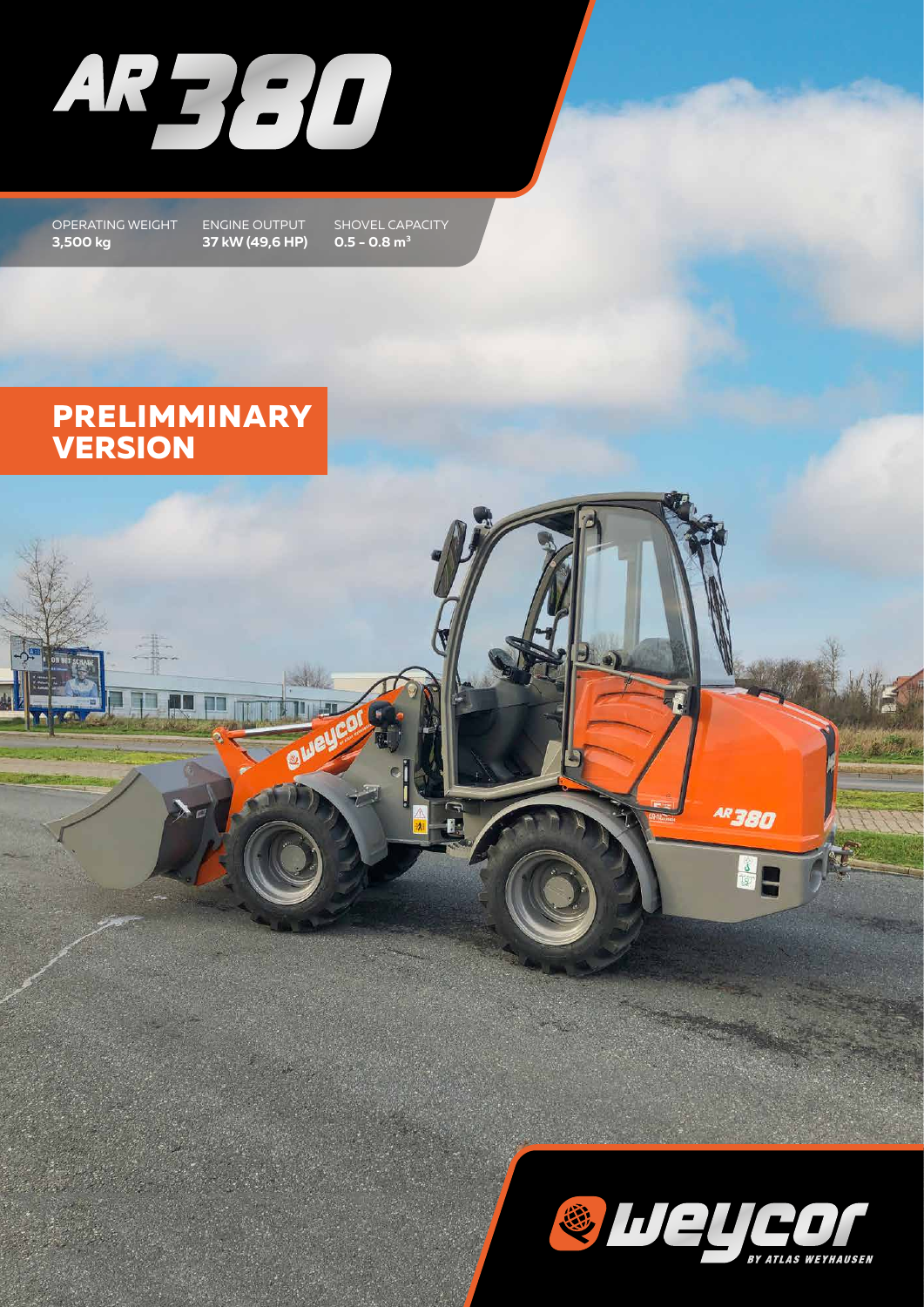

#### **Operating data Specifications**

| Differing data for use of pallet forks<br>(500 mm distance to center of gravity)* |                              |
|-----------------------------------------------------------------------------------|------------------------------|
| Static tipping load, straight and articulated                                     | 1,712 kg                     |
| Lifting capacity                                                                  | 1,369 daN                    |
| Payload 80% even surface**                                                        | 1,370 kg                     |
| Payload 60% uneven surface***                                                     | 1,027 kg                     |
| <b>Sound level</b>                                                                |                              |
| Average sound power level $L_wA^{(1)}$                                            | 98.2 dB(A)                   |
| Guaranteed sound power level $L_{w}A^{(2)}$                                       | 99.0 dB(A)                   |
| Sound pressure level L <sub>n</sub> A <sup>(3)</sup>                              | 82.0 dB(A)                   |
| Vibration values hand/arm/whole body vibration <sup>(4)</sup>                     | $< 2.5/0.5$ m/s <sup>2</sup> |

| Shovel capacity                    | 0.5 m <sup>3</sup> |
|------------------------------------|--------------------|
| Track width                        | 1,010 mm           |
| Turning radius (outer shovel edge) | 3,490 mm           |
| Tear out force                     | 3,850 daN          |
| Torque                             | 2,650 daN          |
| Tipping load, straight             | 2,575 kg           |
| Tipping load, articulated          | 2,252 kg           |
| Lifting capacity at ground level   | 2,470 daN          |
| Operating weight                   | 3,500 kg           |

## **FIRST IMPRESSIONS COUNT!**

weycor wheel loaders are more than the sum of their parts. They reflect true passion, a fascination with technology and 'Made in Germany' quality. It's thanks to the innovative spirit of our people, their dedication to detail and their passion for powerful engine technology that this new generation of wheel loaders has been developed.

\* The operating weight may vary with different equipment. All technical information refers exclusively to the standard device.

\* Travel with load only permitted close to the ground. \*\* According to ISO 8313 and EN 474-3. \*\*\* According to ISO 14396, EU RL97/68/EC. (1) According to 2000/14/EG & appendixes. (2) According to 2000/14/EG & appendixes. (3) According to ISO 6396. (4) According to ISO 8041.







# **37**

#### **Important Information on Shovel Size / Shovel Contents:**

The details contained in this brochure relate solely to the weycor shovels referred to in the respective data sheet, with the associated technical parameters and configurations on which the respective CE approval for the device is based. The volume of the specific usable shovel depends on the material-specific bulk weights (t/m<sup>3</sup>) of the shovel contents, which you can take as approximations from the data sheet's TABLE OF SPECIFIC WEIGHTS IN t/m<sup>3</sup>. Regardless of this, neither the wheel loader's permissible working weight nor its permissible tipping loads may be exceeded. If the wheel loader is equipped with shovels that are not manufactured and licenced by Atlas Weyhausen GmbH, the buyer and / or the operator is solely responsible for compliance with the relevant statutory regulations and licensing requirements – particularly those relating to road-traffic and road-traffic-licensing law.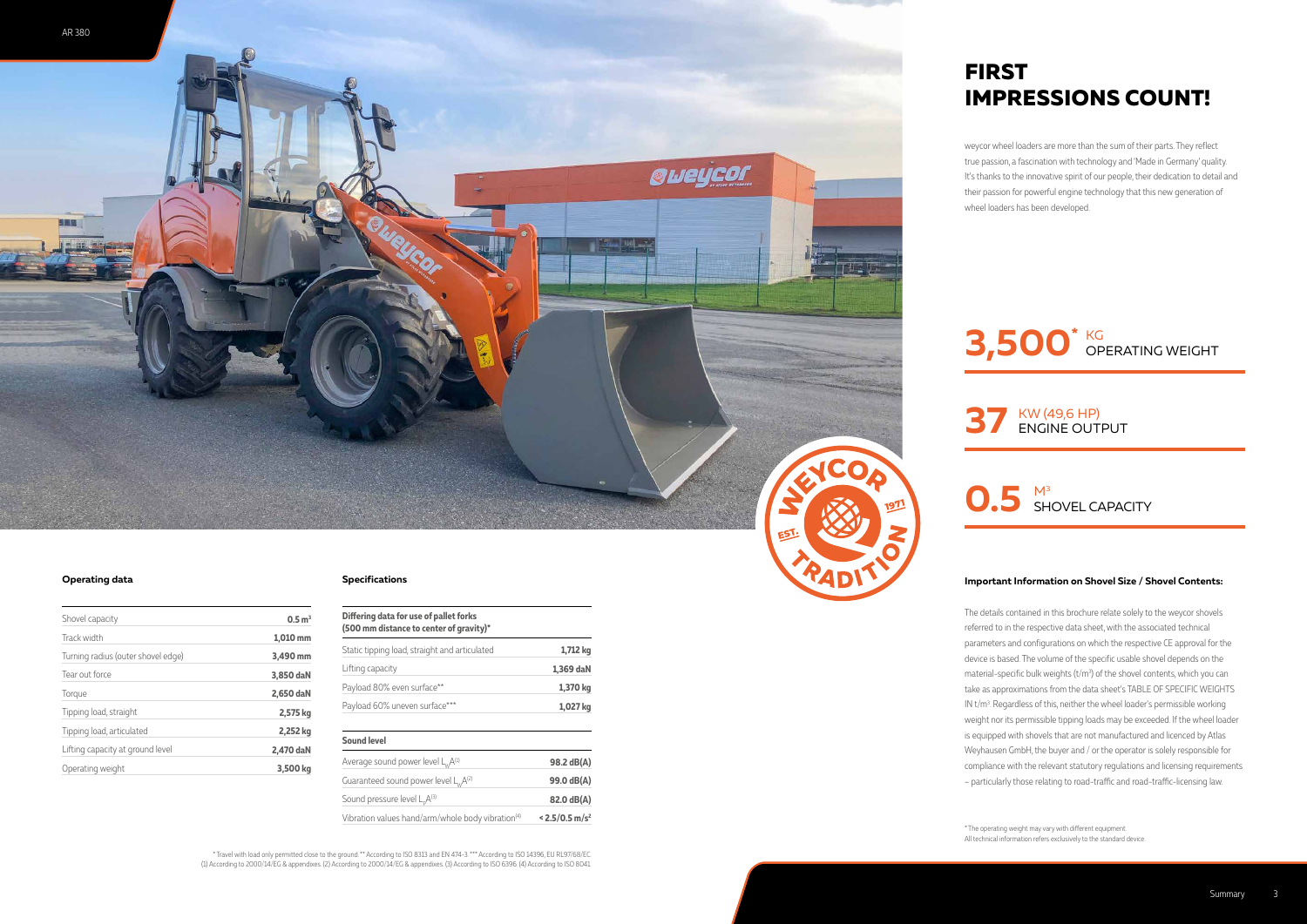#### **Powerful drive unit**

weycor wheel loaders are equipped with state-of-the-art engines which combine high power reserves for challenging operations with up-to-date low emission values.

#### **Low center of gravity**

Thanks to their low center of gravity, weycor wheel loaders are secured against tipping, even under extreme circumstances.

#### **Latest kinematics technology**

The proven and tested weycor kinematics with its exceptional tear-out force and excellent lifting heights. The tapered loading rocker makes sure you can always keep an eye on the attachment.

#### **Optional cabin version**

In addition to the excellent circumferential visibility in the wheel loader, its clearly arranged controls and its ergonomic design. In the agricultural cab, the steering column is adjustable.

#### **Hydraulic quick-change attachment**

By allowing you to change the wheel loader's attachments in a few seconds, it turns the vehicle into an all-rounder.

#### **Easy maintenance**

Low-maintenance and quick, easy servicing is achieved by central, consolidated, easy-to-reach service points and wide-opening engine hood.

It is demanding to meet the new legal requirements for exhaust emissions. The challenge is to create also tangible benefits for our customers. We are proud to have achieved both in the development of the current wheel loader generation: more power - less consumption, plus a number of others innovations that really make a difference on tough construction sites.

## **DETAILS THAT MAKE AN IMPRESSION**

#### **Inching Pedal**

As the only manufacturer, our wheel loaders have a separate inching pedal as standard. This prevents the possibility of moving against the operating brake, in contrast to the combination of a brake/inch pedal. A generously proportioned inching range facilitates precise distribution of shearing and lifting forces. The result: less wear and lower fuel consumption.

#### **Articulated-pendulum joint**

In weycor wheel loaders, we use robust, low-maintenance articulated-swivel joints almost exclusively in conjunction with rigid axes. With an oscillation of  $\pm 12^{\circ}$  in the rear carriage and an articulation angle of 40°, these provide outstanding cross-country mobility, protect the ground and offer extreme manoeuvrability. With their low centre of gravity, weycor wheel loaders have a high tilt stability even under extreme conditions.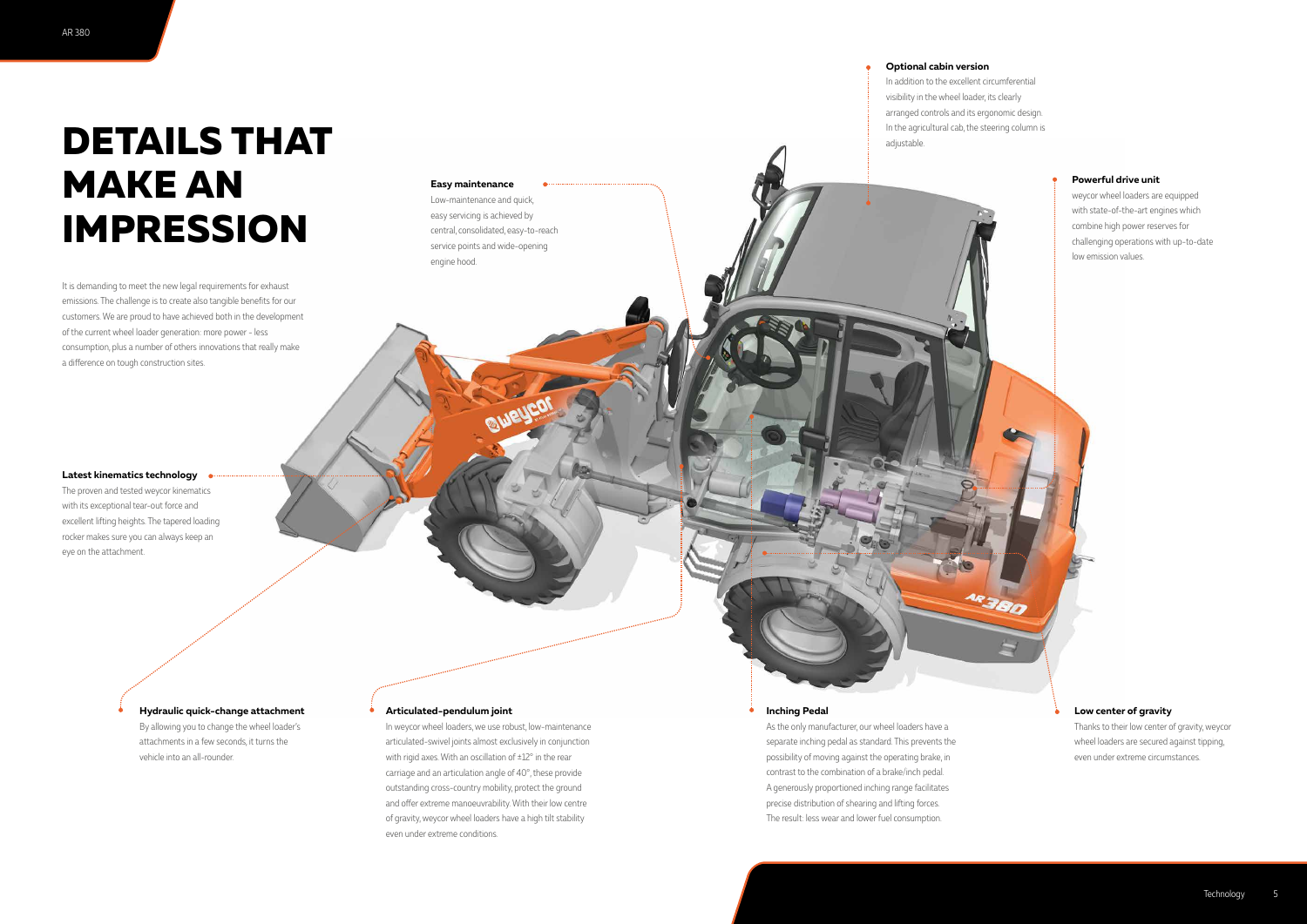#### **Kubota D1803 CR-T – reliable and durable**

The diesel motors offer a long service life due to efficient motor cooling, lower vibrations and the use of optimized components with fine tolerances.

#### **Mighty performance**

37 kW at a maximum of 2,700 rpm

**Compliance with emission standards** EU Stage V, EPA Tier 4



## **INNOVATIVE ENGINE TECHNOLOGY**

#### **Clean and quiet performance**

The common rail system has optimised combustion and created a longer-lasting, quieter engine with greater fuel efficiency. Through careful selection and control of exhaust aftertreatment components, we are able to offer a clean and powerful engine. Kubota 03 Series engines have been developed step by step to meet the requirements of each EPA stage. This enables us to offer our customers worldwide engines that are certified for the relevant emission regulations.

The D1803-CR-T-E5 engines have been designed to meet the stringent regulations: EPA/CARB Tier4 + EU Stage V.



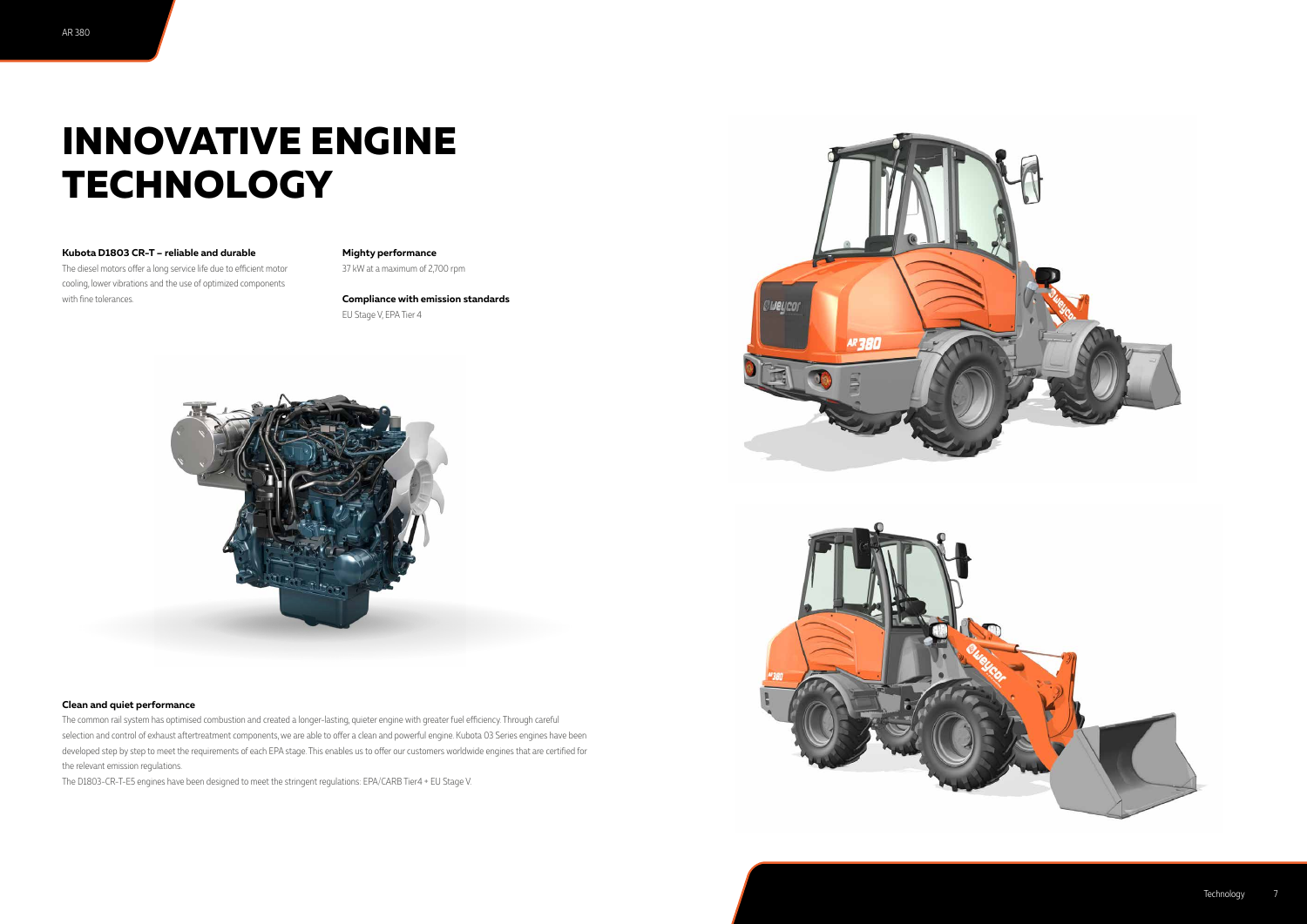# **TECHNICAL DATA**

| <b>Engine</b>       |                              |
|---------------------|------------------------------|
| Model               | Kubota D1803 CR-T            |
| Design              | water-cooled                 |
| Output              | 37 kW (49.6 HP) at 2,700 rpm |
| Max. torque         | 150 Nm at 1,600 rpm          |
| Cubic capacity      | $1,826$ cm <sup>3</sup>      |
| Number of cylinders | 3 in line                    |

#### **Electrical system**

| Operating voltage | 12 V          |
|-------------------|---------------|
| <b>Battery</b>    | 12 V / 72 Ah  |
| Generator         | 14 V / 70 A   |
| Starter           | 12 V / 2,0 kW |

#### **Drive**

Output-regulated hydrostatic drive with pressure cut off and closed circuit acting on all 4 wheels. Speed with standard tires:

**Operating speed range** 0–6.5 km/h

**Standard brake:** Drum brake on front axle via cardan acting on all 4 wheels. Supplementary brake functions via inching pedal and hydrostatic drive acting on all 4 wheels.

**Road speed range** 0–20 km/h

**Parking brake:** Drum brake via funicular link acting on all 4 wheels with engine switch off.

1st and 2nd hydraulic gear can be engaged under load, forward/ backward travel also. Forward/backward travel, speed ranges and off-position operational via weycor joystick. Drive operated by accelerator and separate inching pedal for best distribution of the hydraulic power for thrust and lifting forces.

#### **Brakes**

**Standard:** 15.0/55-17 - Multi-purpose tires for earth moving machines, particulary surface friendly, gardening and landscaping **Special tires:** 11.5/80-15.3 MPT –Multi-purpose tires for sand and gravel surface, woodland, roads and paths

#### **Axles**

Rigid axles with planetary reduction gears in wheel hubs. 45%-differential lock in front axle.

#### **Steering**

Fully hydraulic center pivot steering

Front and rear wheels follow the same track

Steering angle of 40° to each side, ±12° angular movement at rear of vehicle Operating pressure of steering hydraulics 230 bar

Emergency steering function

#### **Tires** (Special tires upon request)

#### **Hydraulic system**

Gear pump for loading and steering hydraulics Priority valve favoring steering hydraulics 3rd steering section for loading hydraulics mechanically controlled by weycor joystick, including float position Operating pressure 280 bar, Delivery of pump 43.2 l/min

#### **Fuel/oil capacities**

| <b>I UCI/VII LAPALITICS</b> |            |
|-----------------------------|------------|
| <b>Diesel</b>               | 70 Liter   |
| Hydraulic oil               | 43 Liter   |
| Engine oil                  | 7 Liter    |
| Front axle                  | 4 Liter    |
| Rear axle                   | 3.5 Liter  |
| Gear oil                    | 0.65 Liter |
| Cooling liquid              | 8 Liter    |
|                             |            |

#### **Loading equipment**

| Powerful and solid Z-kinematics with high tear out force |       |  |  |
|----------------------------------------------------------|-------|--|--|
| Hydraulic quick change device                            |       |  |  |
| Activation of all functions by weycor joystick           |       |  |  |
| Parallel movement while using pallet forks               |       |  |  |
| Automatic shovel return to excavation position           |       |  |  |
| Automatic mid position of joystick                       |       |  |  |
| Locking device acc. to German StVZO for road travel      |       |  |  |
| <b>Lifting</b>                                           | 4.0 s |  |  |
| <b>Lowering</b>                                          | 3.0 s |  |  |
| <b>Tipping</b>                                           | 1.0 s |  |  |

#### **Equipment** – Series

weycor canopy cabin with roll-bar protection Activation of all functions by weycor joystick Control lights for speed range, forward/backward travel Lights acc. to German StVZO for road travelt Individually adjustable driver's seat Control lights for engine oil pressure, overheating, hydraulic oil temperature, battery power, parking brake, air filter Central dashboard with indicators for preheating, fuel, working hour meter

| Equipment - Option                                                     |
|------------------------------------------------------------------------|
| 4th section front or rear                                              |
| Main battery switch                                                    |
| Special paintings and oils                                             |
| Cyclone dust separator                                                 |
| Trailer coupling                                                       |
| Left hinged adjustable window, right window to open can be<br>fastened |
| Hot water heating with heat exchange and 3-stage-fan                   |
| Front windscreen ventilation, variable output                          |
| Rear driving mirrors, foldable                                         |
| Sound absorbing ROPS cab                                               |
| Windscreen wipe and wash unit in front and rear                        |
| Sun visor, ceiling lamp, stow facility                                 |
| Heat protection glazing with largetinted screens                       |
| Anti-theft-device with code stick                                      |
| Radio                                                                  |
| Warning beacon                                                         |
| Front and rear working lights                                          |
| Additional counterweight                                               |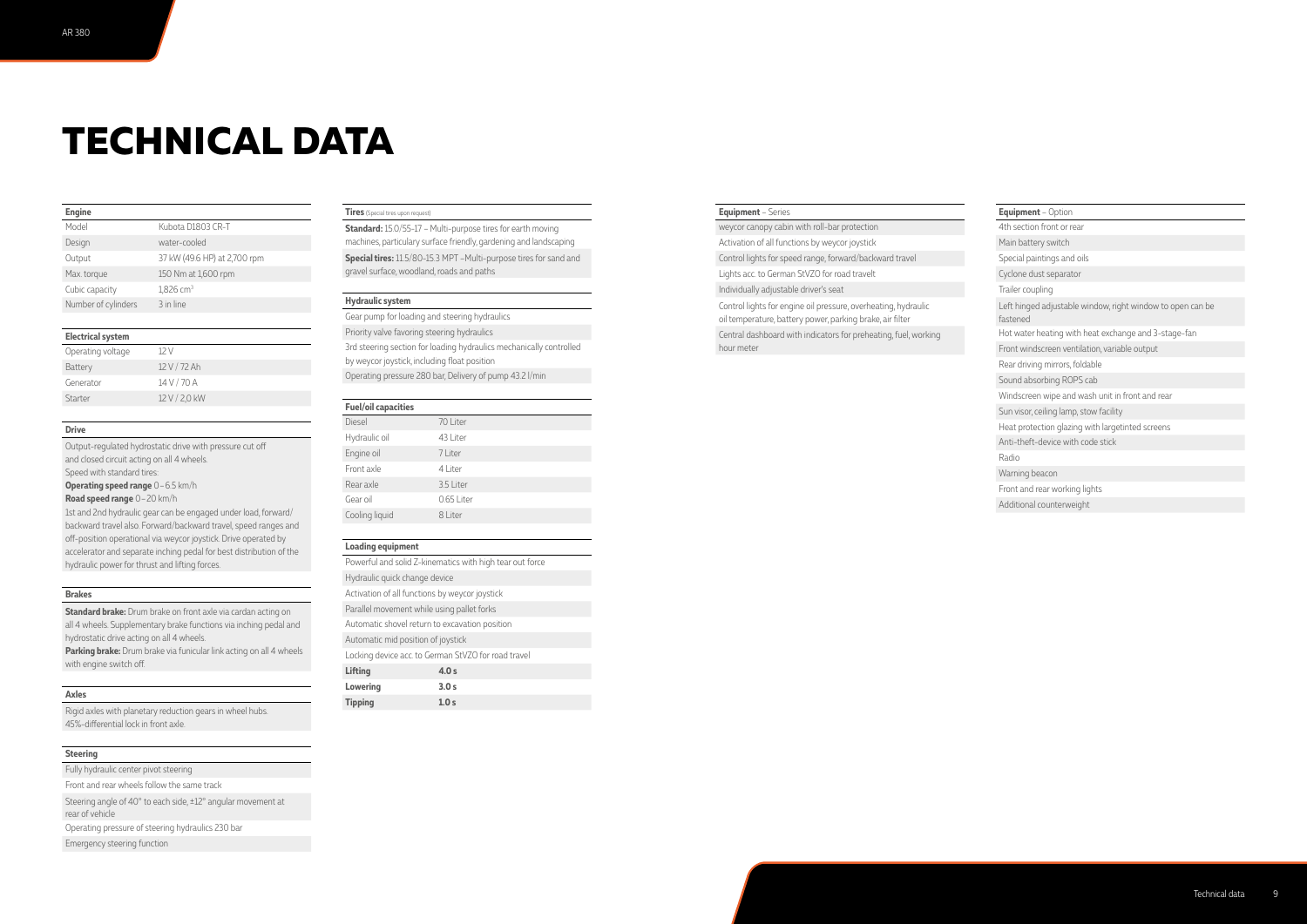# **TECHNICAL DATA**

| Specific gravity for material handling weight (t/m <sup>3</sup> ) |     |                   |                                 |                      |     |                      |     |
|-------------------------------------------------------------------|-----|-------------------|---------------------------------|----------------------|-----|----------------------|-----|
| <b>Construction</b><br>Industry                                   |     |                   | <b>Landscaping, Agriculture</b> |                      |     |                      |     |
| Concrete                                                          | 1.9 | Sand (watery)     | 2.1                             | Ember                | 0.7 | Agricultural crop    | 0.7 |
| Soil (dry)                                                        | 1.5 | Sandstone         | 2.4                             | Brown coal briquette | 0.8 | Grain                | 0.6 |
| Soil (watery)                                                     | 2.0 | <b>Shale</b>      | 2.2                             | Ferrous product      | 7.8 | Hay                  | 0.3 |
| Rock (fill)                                                       | 2.4 | Sediment          | 2.1                             | Iron ore             | 2.3 | Potash               | 1.1 |
| Granite                                                           | 1.8 | Crushed stone     | 1.5                             | Cullet               | 1.9 | Compost              | 1.0 |
| Limestone                                                         | 1.6 | De-icing salt     | 1.3                             | Gas coke             | 0.4 | Flour                | 0.5 |
| Gravel (dry)                                                      | 1.9 | Clay              | 1.6                             | Timber               | 0.8 | Clay (watery)        | 2.3 |
| Gravel (watery)                                                   | 2.1 | Cement            | 1.7                             | Mineral coal         | 1.2 | Phosphate fertiliser | 2.2 |
| Loam                                                              | 1.7 | Clinker (stacked) | 1.8                             | Paper                | 0.9 | Turf (watery)        | 1.1 |
| Plaster                                                           | 2.2 |                   |                                 | Slag                 | 1.0 | Turf (dry)           | 0.4 |
| Sand (dry)                                                        | 1.9 |                   |                                 | Slag concrete        | 2.7 | Mineral fertiliser   | 1.0 |



**With standard shovel With pallet forks**







|                | AR 380 with standard shovel | AR 380 with pallet forks |
|----------------|-----------------------------|--------------------------|
| А              | 4,581 mm                    | 5,073 mm                 |
| B              | 2,456 mm                    | 2,447 mm                 |
| B <sub>2</sub> | 2,320 mm*                   | 2,320 mm*                |
| C              | 3,624 mm                    | 3,323 mm                 |
| C1             | 2,927 mm                    | 2,716 mm                 |
| C <sub>2</sub> | 2,363 mm                    | 1,170 mm                 |
| D              | 33 mm                       | 118 mm                   |
| E              | 589 mm                      | 279 mm                   |
| E1             | ÷.                          | 1,048 mm                 |
| E <sub>2</sub> |                             | 681 mm                   |
| F              | 391 mm                      | 391 mm                   |
| G              | 1,710 mm                    | 1,710 mm                 |
| H              | 1,500 mm                    | 1,500 mm                 |
| $\mathbb{I}$   | 1,550 mm                    | 1,030 mm                 |
| R              | 1,641 mm                    | 1,641 mm                 |
| R1             | 3,085 mm                    | 3,085 mm                 |
|                |                             | * Cab Version            |